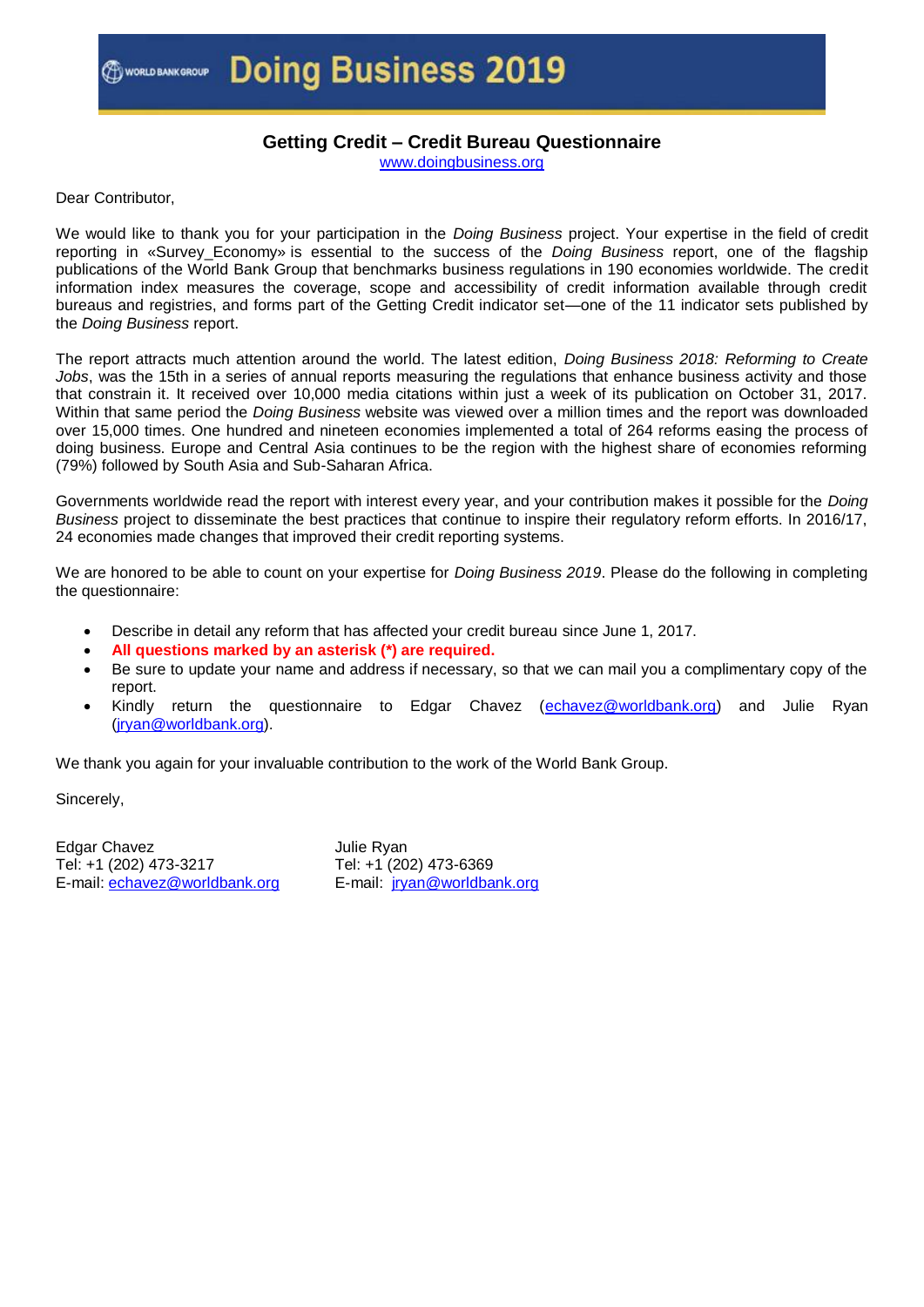#### **Primary Contributor Information:** Please check the box next to information you **do not** want us to **publish**.

|                            | <b>Name</b>             |                 |  |  |
|----------------------------|-------------------------|-----------------|--|--|
|                            | Title (Mr., Ms., Dr.)   |                 |  |  |
| Do not publish $\Box$      | <b>First Name</b>       |                 |  |  |
|                            | Last Name               |                 |  |  |
|                            | Position (e.g. manager, |                 |  |  |
| <b>Never Published</b>     | associate, partner)     |                 |  |  |
|                            | Profession (e.g. judge, |                 |  |  |
|                            | lawyer, architect)      |                 |  |  |
|                            | <b>Contact details</b>  |                 |  |  |
|                            | Firm name               |                 |  |  |
| Do not publish $\square$   | Website                 |                 |  |  |
| Do not publish $\boxtimes$ | E-mail address          |                 |  |  |
| Do not publish $\square$   | Phone                   |                 |  |  |
| <b>Never Published</b>     | Fax                     |                 |  |  |
|                            | Mobile phone            |                 |  |  |
| Do not publish $\Box$      | <b>Firm Address</b>     |                 |  |  |
| <b>Street</b>              |                         | P.O. Box        |  |  |
| City                       |                         | State/ Province |  |  |
| Zip/Postal code            |                         | Country         |  |  |

**Additional Contributor(s):** If there are more people whom you would like us to acknowledge, kindly send us an email.

| <b>Name</b>                            | <b>Occupation</b>                    | <b>Email</b> | <b>Phone</b>        | <b>Address</b>                                 |
|----------------------------------------|--------------------------------------|--------------|---------------------|------------------------------------------------|
| [title]<br>[first name]<br>[last name] | [firm]<br>[position]<br>[profession] |              | [phone]<br>[mobile] | [street]<br>[state/province]<br>[city/country] |
| [title]<br>[first name]<br>[last name] | [firm]<br>[position]<br>[profession] |              | [phone]<br>[mobile] | [street]<br>[state/province]<br>[city/country] |
| [title]<br>[first name]<br>[last name] | [firm]<br>[position]<br>[profession] |              | [phone]<br>[mobile] | [street]<br>[state/province]<br>[city/country] |

### Paperless Option for Complimentary Report and Certificate

Last year contributors saved nearly half a million pieces of paper by selecting the paperless report option. We welcome you to join us in conserving resources:

 $\Box$  Please e-mail me an electronic copy of the report and my certificate of appreciation, rather than mailing me a paper copy.

**Referrals:** Please help us expand our list of contributors by referring us to other experts in the private or public sector (lawyers, notaries, public officials or any expert on this field) who can respond to the questionnaire.

| First name | Last name |  | ⊆irm |  | Address | ohone | E-mail |  |
|------------|-----------|--|------|--|---------|-------|--------|--|
|            |           |  |      |  |         |       |        |  |
|            |           |  |      |  |         |       |        |  |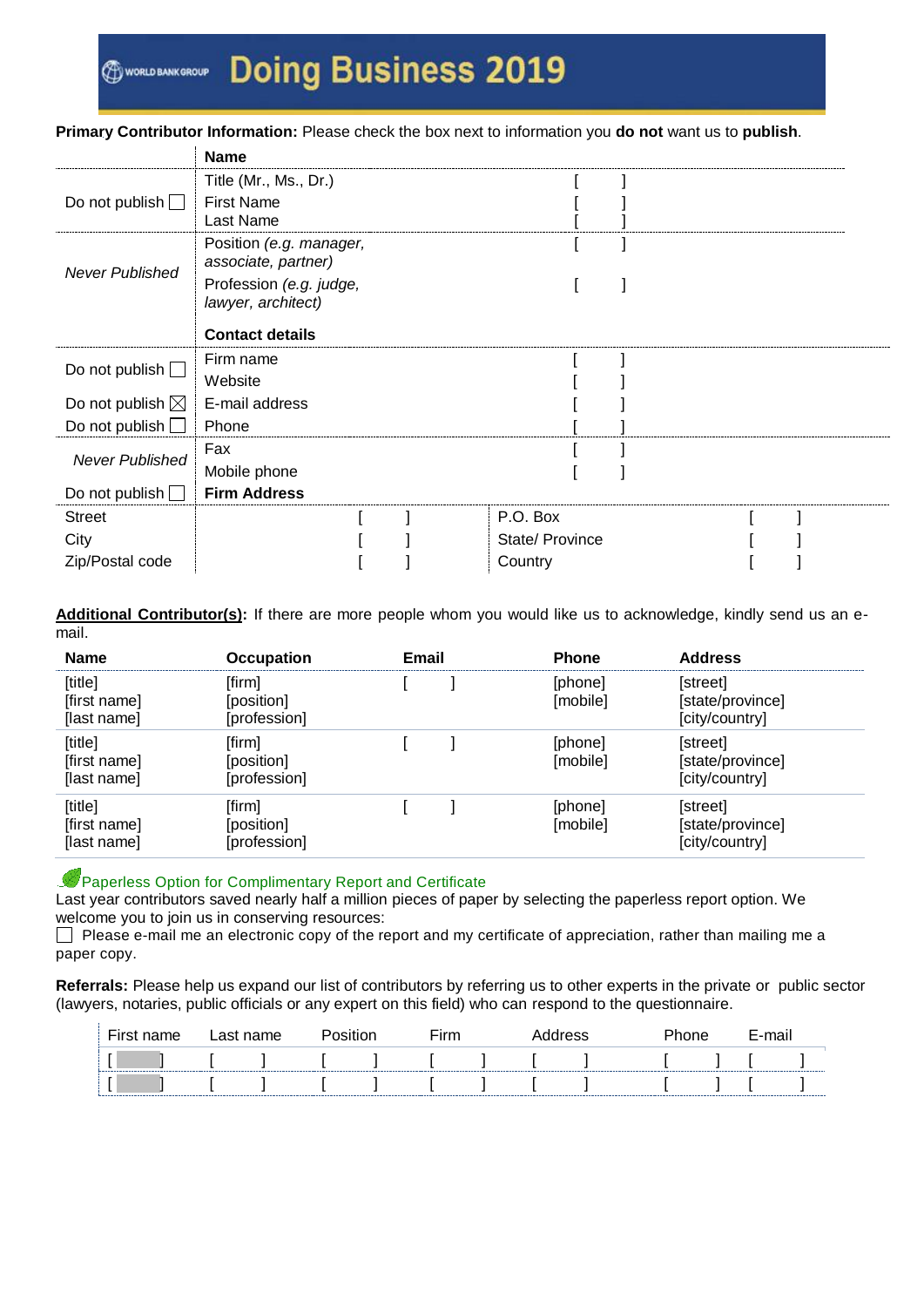## **1. REFORM UPDATE**

| 1.1* Have there been any changes (in practice or in laws and regulations) that have affected your credit bureau<br>since June 1, 2017, or are any such changes expected to be adopted prior to May 1, 2018? |                                                                                                                  |  |  |  |  |  |
|-------------------------------------------------------------------------------------------------------------------------------------------------------------------------------------------------------------|------------------------------------------------------------------------------------------------------------------|--|--|--|--|--|
| Changes in the last year?                                                                                                                                                                                   | <b>Please describe:</b>                                                                                          |  |  |  |  |  |
| -Click to Select-                                                                                                                                                                                           |                                                                                                                  |  |  |  |  |  |
| provide a copy of the law or a link to the text of the law.                                                                                                                                                 | If there has been a legal reform, please provide the name and date of the relevant law. If possible, please also |  |  |  |  |  |
|                                                                                                                                                                                                             |                                                                                                                  |  |  |  |  |  |

**1.2\*** Are you aware of any reforms (in practice or in laws and regulations) that would affect your credit bureau and that are **ongoing and expected to be adopted after May 1, 2018**?

| <b>Future reforms?</b> | Please describe: |
|------------------------|------------------|
| -Click to Select-      |                  |
|                        |                  |

**1.3** Last year you mentioned that the following reform (or reforms) was planned. Please comment on whether the reform (or reforms) happened and, if not, whether it is still expected to happen.

| Last year | Please comment: |
|-----------|-----------------|
|           |                 |

# **2. DATA UPDATE**

For your convenience, last year's answers are included in this questionnaire. Please update the data, describing in detail any changes to last year's data and indicating when the changes took effect.

**In addition, we would be very grateful if you could provide us by e-mail with 2 complete standard samples of the credit report for individuals and firms.**

## **2.1\* Borrowers WITH credit references in the past 5 years**

Please provide the number of individuals and firms listed in the bureau's database as of **January 1, 2018, with at least 1 positive or negative credit reference since January 2, 2013,** on repayment history, unpaid debts or credit outstanding (even if they currently have no outstanding loans, defaults, etc.) from both regulated (e.g., banks and financial institutions) and non-regulated entities (e.g., retailers, utility companies, trade creditors and microfinance institutions).

Please list the **number of firms and individuals, NOT the number of credit references**. *Example:* An individual who has 4 loans would be counted as 1 individual even if there are 4 credit references listed for that individual in the database.

|                       | As of January 1, 2017 | As of January 1, 2018 |
|-----------------------|-----------------------|-----------------------|
| Number of individuals |                       |                       |
| Number of firms       |                       |                       |
| Total                 |                       |                       |

### **2.2\* Borrowers WITHOUT credit references in the past 5 years**

Please provide the number of individuals and firms listed in the bureau's database, who had **no** borrowing history in the past 5 years, but for whom at least 1 lender requested a **credit report** from the bureau in the period between **January 2, 2017, and January 1, 2018.**

Please list the **number of firms and individuals, NOT the number of credit enquiries**. *Example:* An individual about whose credit history 3 lenders have enquired would be counted as 1 individual, even if there are 3 credit enquiries recorded in the database.

|                       | January 2, 2016 - January 1, 2017 | January 2, 2017 - January 1, 2018 |
|-----------------------|-----------------------------------|-----------------------------------|
| Number of individuals |                                   |                                   |
| Number of firms       |                                   |                                   |
| Total                 |                                   |                                   |

**2.3** Please provide the **number of credit reports** issued by the bureau, including those issued online and via batch processing, in the period between January 2, 2017, and January 1, 2018.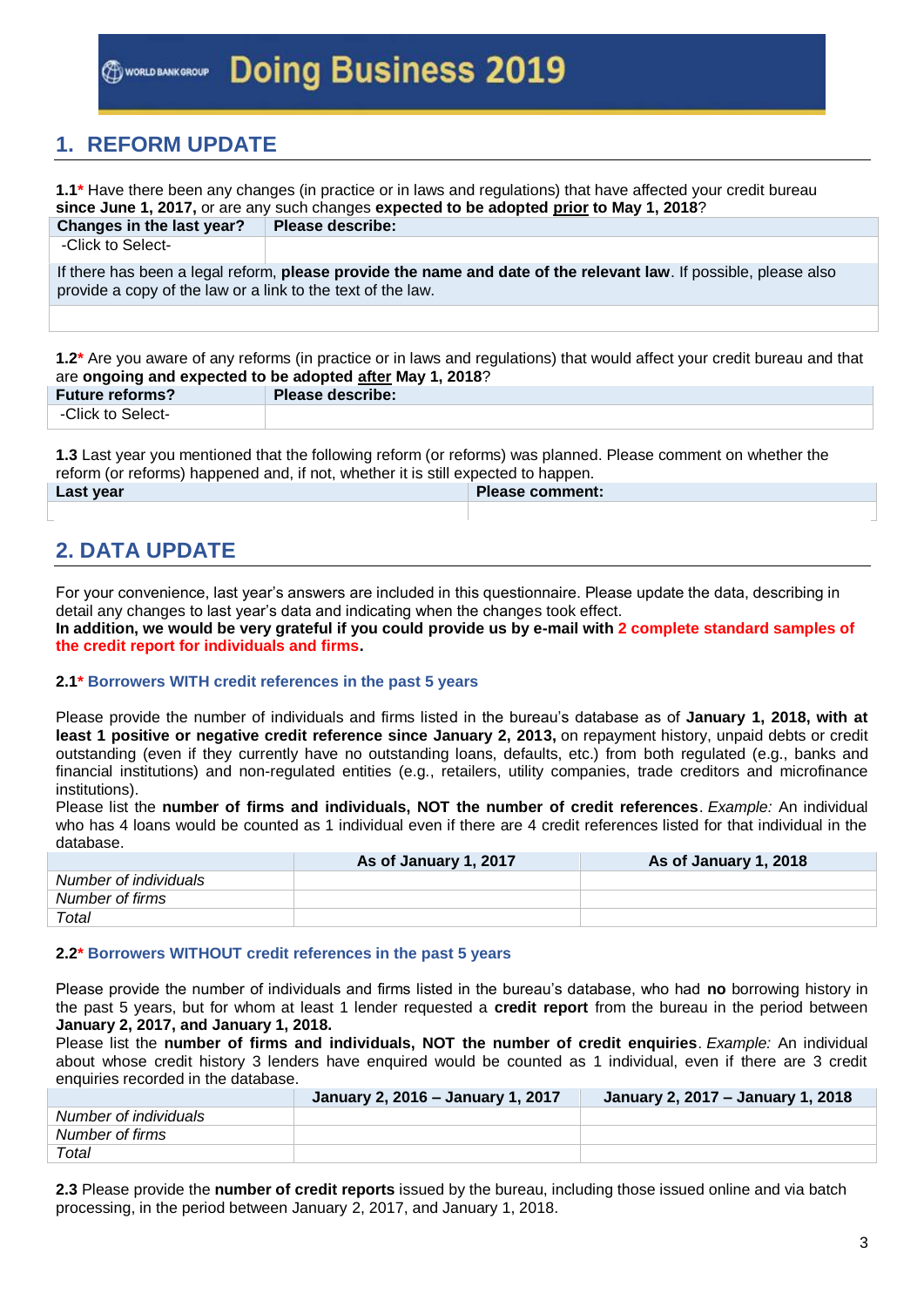|                | January 2, 2016 – January 1, 2017 | January 2, 2017 - January 1, 2018 |
|----------------|-----------------------------------|-----------------------------------|
| On individuals |                                   |                                   |
| On firms       |                                   |                                   |
| Total          |                                   |                                   |

**2.4** If applicable, please provide the number of **enquiries for credit scores** provided by your bureau in the period between January 2, 2017, and January 1, 2018.

|                | January 2, 2016 - January 1, 2017 | January 2, 2017 - January 1, 2018 |
|----------------|-----------------------------------|-----------------------------------|
| On individuals |                                   |                                   |
| On firms       |                                   |                                   |
| Total          |                                   |                                   |

**2.5** Please enter the date (month/year) of **establishment** of the bureau **and** the actual **start of operations**.

|                                                             | Date (month/year) | Please update (if necessary) |
|-------------------------------------------------------------|-------------------|------------------------------|
| Establishment (when the bureau was legally registered)      |                   |                              |
| Start of operations (when the bureau started issuing credit |                   |                              |
| reports)                                                    |                   |                              |

**2.6** Please describe the **ownership structure of the bureau**, including the percentage shares held by each type of owner (banks, international credit reporting agency, government, etc.).

| Last year | his vear<br>. |
|-----------|---------------|
|           |               |

# **3. DATA COLLECTED AND DISTRIBUTED ON INDIVIDUALS**

**3.1\*** Are data on individuals or their loans either collected from or distributed to financial institutions? If not, please continue to **section 4**.

| ∟ast year | This vear l       | <b>Additional comment</b> |
|-----------|-------------------|---------------------------|
|           | -Click to Select- |                           |

**3.2\*** Please provide information on the data collected and distributed on **individuals**.

|                                | <b>Collected</b> |                   | <b>Distributed</b> |                   |
|--------------------------------|------------------|-------------------|--------------------|-------------------|
|                                | Last year        | This year         | Last year          | This year         |
| Name of borrower               |                  | -Click to Select- |                    | -Click to Select- |
| Taxpayer identification number |                  | -Click to Select- |                    | -Click to Select- |
| National identification number |                  | -Click to Select- |                    | -Click to Select- |
| <i>Income</i>                  |                  | -Click to Select- |                    | -Click to Select- |
| <b>Bankruptcies</b>            |                  | -Click to Select- |                    | -Click to Select- |

**3.3\*** Please provide information on the data collected and distributed on the **loans of individuals**.

|                                                            | <b>Collected</b> |                   | <b>Distributed</b> |                   |
|------------------------------------------------------------|------------------|-------------------|--------------------|-------------------|
|                                                            | Last year        | This year         | Last year          | This year         |
| Name of reporting institution                              |                  | -Click to Select- |                    | -Click to Select- |
| Type of loan                                               |                  | -Click to Select- |                    | -Click to Select- |
| Interest rate of loan                                      |                  | -Click to Select- |                    | -Click to Select- |
| Amount of periodic repayment obligations<br>(installments) |                  | -Click to Select- |                    | -Click to Select- |
| Maturity of Ioan                                           |                  | -Click to Select- |                    | -Click to Select- |
| Guarantees securing loan                                   |                  | -Click to Select- |                    | -Click to Select- |
| Original amount of loan                                    |                  | -Click to Select- |                    | -Click to Select- |
| Outstanding amount of loan                                 |                  | -Click to Select- |                    | -Click to Select- |

## **3.4\*** Please provide information on the data collected and distributed on the **loan payments of individuals**.

|                                         | <b>Collected</b> |                   | <b>Distributed</b> |                   |
|-----------------------------------------|------------------|-------------------|--------------------|-------------------|
|                                         | Last year        | This year         | Last year          | This year         |
| On-time payments                        |                  | -Click to Select- |                    | -Click to Select- |
| *Historical pattern of repayments (loan | $\sim$ $\sim$    | -Click to Select- | $\sim$ $\sim$      | -Click to Select- |
| status history for the previous months) |                  |                   |                    |                   |
| Defaults or restructured debts          |                  | -Click to Select- |                    | -Click to Select- |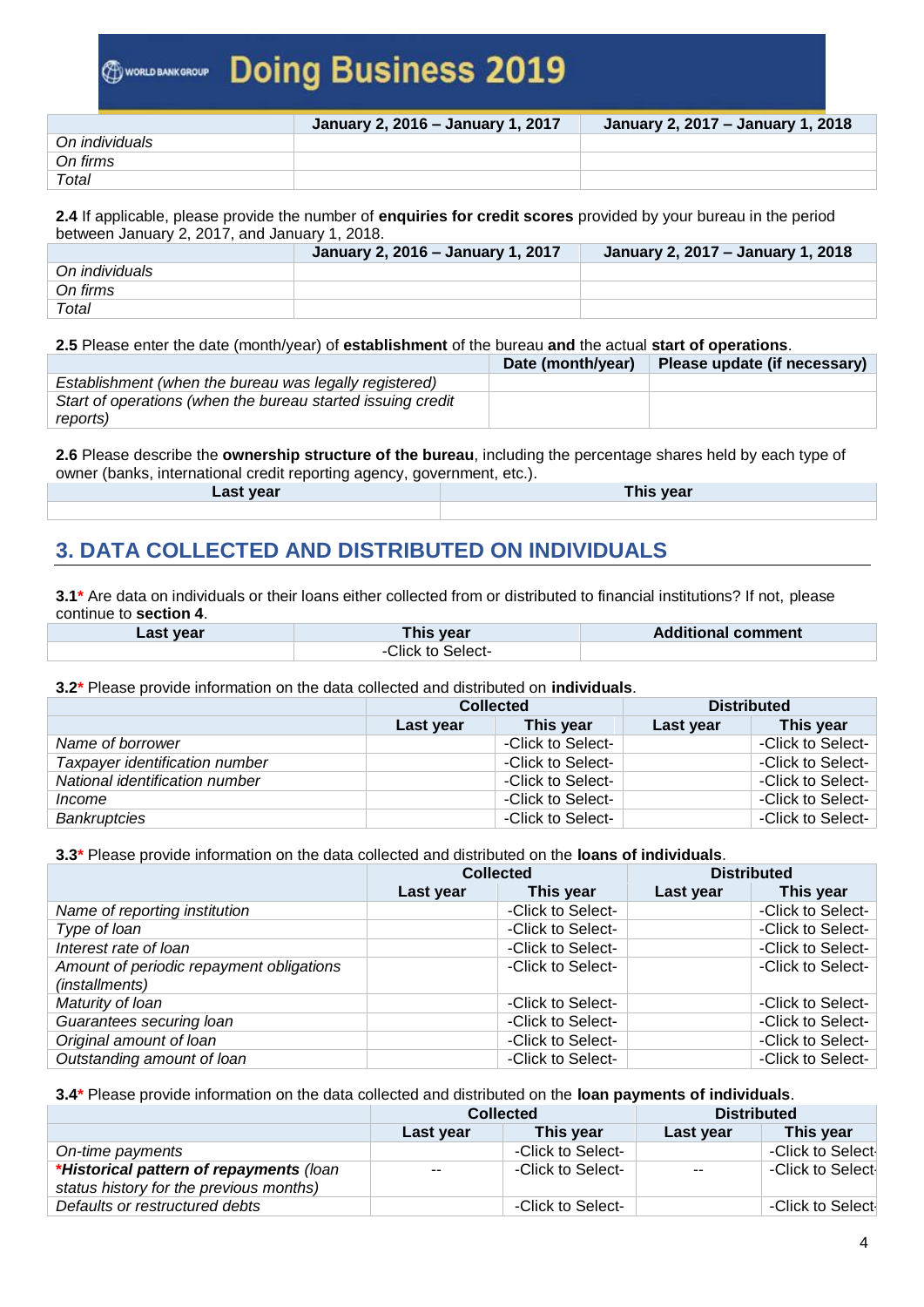| -Click to Select- | -Click to Select- |
|-------------------|-------------------|
| -Click to Select- | -Click to Select- |
|                   |                   |
| -Click to Select- | -Click to Select- |
| -Click to Select- | -Click to Select- |
| -Click to Select- | -Click to Select- |
| -Click to Select- | -Click to Select- |
|                   |                   |

**3.5** After how many days does your bureau report the late payment of an individual as an **arrear**? **Last year This year**

**3.6** After how many days does your bureau report the late payment of an individual as a **default**? **Last year This year**

## **4. DATA COLLECTED AND DISTRIBUTED ON FIRMS**

**4.1\*** Are data on firms or their loans either collected from or distributed to financial institutions? If not, please continue to **section 5**.

| Last year | This year         | <b>Additional comment</b> |
|-----------|-------------------|---------------------------|
|           | -Click to Select- |                           |

#### **4.2\*** Please provide information on the data collected and distributed **on firms**.

|                                      | <b>Collected</b> |                   |           | <b>Distributed</b> |
|--------------------------------------|------------------|-------------------|-----------|--------------------|
|                                      | Last year        | This year         | Last year | This year          |
| Name of firm                         |                  | -Click to Select- |           | -Click to Select-  |
| Taxpayer identification number       |                  | -Click to Select- |           | -Click to Select-  |
| <b>Business registration number</b>  |                  | -Click to Select- |           | -Click to Select-  |
| Name of owner(s) of the firm         |                  | -Click to Select- |           | -Click to Select-  |
| Field of business activity           |                  | -Click to Select- |           | -Click to Select-  |
| Assets and liabilities               |                  | -Click to Select- |           | -Click to Select-  |
| Tax and income statement of the firm |                  | -Click to Select- |           | -Click to Select-  |
| Income and other personal financial  |                  | -Click to Select- |           | -Click to Select-  |
| information on the owner(s)          |                  |                   |           |                    |
| Utility payment records              |                  | -Click to Select- |           | -Click to Select-  |
| Presence on bad check list           |                  | -Click to Select- |           | -Click to Select-  |
| Receivership or liquidation          |                  | -Click to Select- |           | -Click to Select-  |
| Court judgments                      |                  | -Click to Select- |           | -Click to Select-  |

### **4.3\*** Please provide information on the data collected and distributed **on the loans of firms**.

|                                                            | <b>Collected</b> |                   | <b>Distributed</b> |                   |
|------------------------------------------------------------|------------------|-------------------|--------------------|-------------------|
|                                                            | Last year        | This year         | Last year          | This year         |
| Name of reporting institution                              |                  | -Click to Select- |                    | -Click to Select- |
| Type of loan                                               |                  | -Click to Select- |                    | -Click to Select- |
| Interest rate of loan                                      |                  | -Click to Select- |                    | -Click to Select- |
| Amount of periodic repayment obligations<br>(installments) |                  | -Click to Select- |                    | -Click to Select- |
| Maturity of Ioan                                           |                  | -Click to Select- |                    | -Click to Select- |
| Guarantees securing loan                                   |                  | -Click to Select- |                    | -Click to Select- |
| Original amount of loan                                    |                  | -Click to Select- |                    | -Click to Select- |
| Outstanding amount of loan                                 |                  | -Click to Select- |                    | -Click to Select- |

#### **4.4\*** Please provide information on the data collected and distributed **on the loan payments of firms**.

|                                         | <b>Collected</b> |                   | <b>Distributed</b> |                   |
|-----------------------------------------|------------------|-------------------|--------------------|-------------------|
|                                         | Last year        | This vear         | Last year          | This year         |
| On-time payments                        |                  | -Click to Select- |                    | -Click to Select- |
| *Historical pattern of repayments (loan |                  | -Click to Select- |                    | -Click to Select- |
| status history for the previous months) |                  |                   |                    |                   |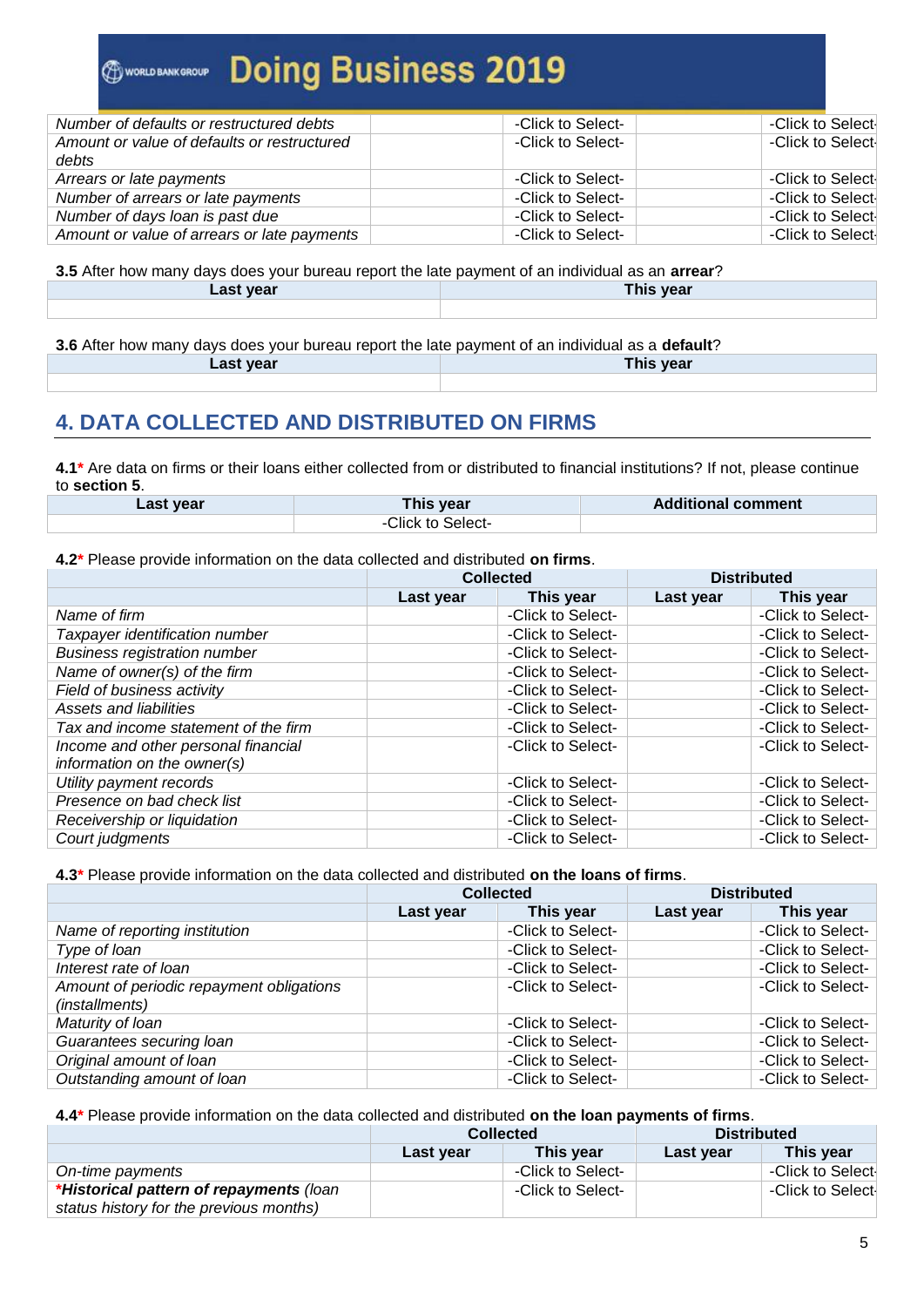| Defaults or restructured debts              | -Click to Select- | -Click to Select- |
|---------------------------------------------|-------------------|-------------------|
| Number of defaults or restructured debts    | -Click to Select- | -Click to Select- |
| Amount or value of defaults or restructured | -Click to Select- | -Click to Select- |
| debts                                       |                   |                   |
| Arrears or late payments                    | -Click to Select- | -Click to Select- |
| Number of arrears or late payments          | -Click to Select- | -Click to Select- |
| Number of days loan is past due             | -Click to Select- | -Click to Select- |
| Amount or value of arrears or late payments | -Click to Select- | -Click to Select- |

**4.5** After how many days does your bureau report the late payment of a firm as an **arrear**? **Last year This year**

**4.6** After how many days does your bureau report the late payment of a firm as a **default**? **Last year This year**

## **5. DATA ON INSTITUTIONS SUBMITTING OR RETRIEVING INFORMATION**

**5.1\*** Which of the following institutions in your country submit information to the credit bureau or retrieve information from it (or both)? **Please indicate the number of institutions in each category (for example, if private commercial banks provide information, please provide the number of private commercial banks that participate).** If no institution from a category exchanges information with the bureau, please enter 0 for that category.

|                                                      | <b>Submit information</b> |           | <b>Retrieve information</b> |           |
|------------------------------------------------------|---------------------------|-----------|-----------------------------|-----------|
|                                                      | Last year                 | This year | Last year                   | This year |
| Private commercial banks                             |                           |           |                             |           |
| Public commercial banks                              |                           |           |                             |           |
| Public development banks                             |                           |           |                             |           |
| Credit unions or cooperatives                        |                           |           |                             |           |
| Microfinance institutions                            |                           |           |                             |           |
| Finance corporations or leasing companies (firms     |                           |           |                             |           |
| financing the purchase of tangible assets)           |                           |           |                             |           |
| Credit card issuers                                  |                           |           |                             |           |
| Trade creditors (firms providing commercial credit   |                           |           |                             |           |
| to corporate clients, sometimes called supplier      |                           |           |                             |           |
| credit)                                              |                           |           |                             |           |
| Retailers and merchants (department stores,          |                           |           |                             |           |
| furniture stores, car dealers, etc.)                 |                           |           |                             |           |
| Utility companies (providing telephone, electricity, |                           |           |                             |           |
| water, gas or similar services)                      |                           |           |                             |           |
| Other domestic credit registries or bureaus          |                           |           |                             |           |
| Courts                                               |                           |           |                             |           |
| Other public databases (such as collateral registry, |                           |           |                             |           |
| company registry, etc.)                              |                           |           |                             |           |
| Others? Please explain                               |                           |           |                             |           |

**5.2** Among the institutions listed in section 5.1, which ones **submit** information to the bureau voluntarily? Which ones are mandated to do so by law?

|           |                             | <b>Frequency of data updates</b> (real-time, monthly, etc.) |           |
|-----------|-----------------------------|-------------------------------------------------------------|-----------|
| Last year | This year                   | Last year                                                   | This vear |
|           | -Click to Select-           |                                                             |           |
|           | <b>Comments/exceptions:</b> |                                                             |           |

**5.3** Among the institutions listed section in 5.1, which ones **retrieve** information from the bureau voluntarily before making a lending decision? Which ones are mandated to do so by law?

| Last year | This year                     |
|-----------|-------------------------------|
|           | -Click to Select-             |
|           | <b>↓ Comments/exceptions:</b> |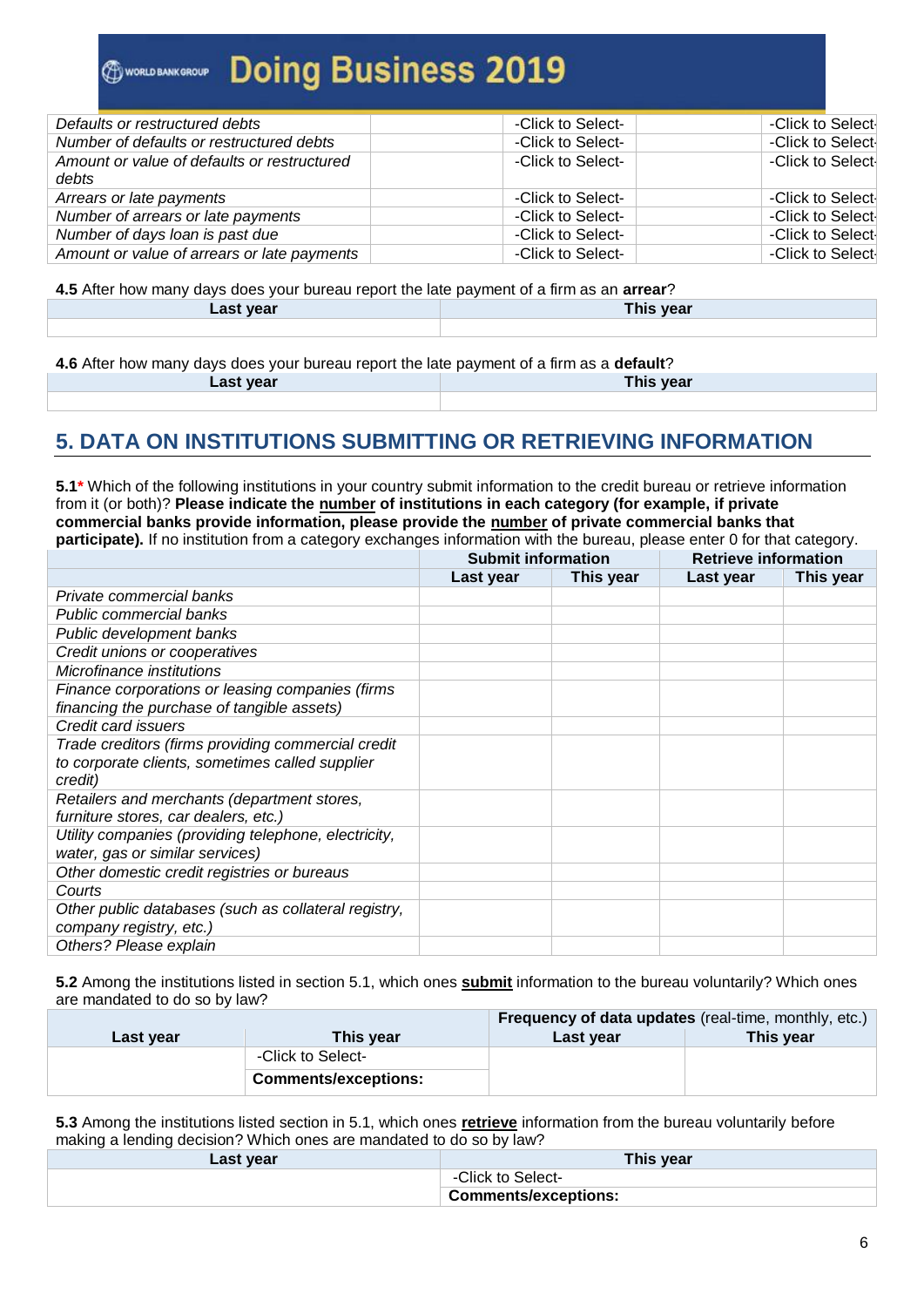**5.4\*** Does the law require data providers to obtain the **consent of the borrower for providing credit data** to the bureau?

| <b>Response</b>  | Legal basis |
|------------------|-------------|
| Click to Select- |             |

**5.5\*** Does the law require data users to obtain the **consent of the borrower for accessing their credit report**? **Response Legal basis**

| .                                   | $-0.99$ . $-0.000$ |
|-------------------------------------|--------------------|
| $\bigcap$ index to<br>-0<br>Select- |                    |
|                                     |                    |

**5.6\*** Does the bureau collect data from other **alternative sources** that provide **non-financial and non-paymentrelated data** on potential borrowers to use in the assessment of their creditworthiness? Such alternative sources can include data on mobile device use, social network analysis, psychometric surveys, etc.

| <b>Response</b>   | If yes, what type of alternative sources? |
|-------------------|-------------------------------------------|
| -Click to Select- |                                           |

## **6. MINIMUM LOAN SIZE**

**6.1\*** What is the minimum loan size (in local currency) that is included in the database, if any? If your bureau has no minimum loan requirement, please enter "0".

|                          | Last year | This year | <b>Additional comment</b> |
|--------------------------|-----------|-----------|---------------------------|
| Amount in local currency |           |           |                           |

## **7. TYPE OF DATA DISTRIBUTED**

**7.1\*** What type of data from each source is distributed?

- **Positive data** include loan amounts or data indicating that a borrower has made on-time repayments.
- Negative data include late payments, non-payments and defaults.

|                                                                                                                  | Positive data |                   | <b>Negative data</b> |                   |
|------------------------------------------------------------------------------------------------------------------|---------------|-------------------|----------------------|-------------------|
|                                                                                                                  | Last year     | This year         | Last year            | This year         |
| Data from financial institutions<br>(commercial banks, development banks,<br>etc.)                               |               | -Click to Select- |                      | -Click to Select- |
| Data from <i>utility</i> companies (providing<br>telephone, electricity, water, gas or similar<br>services)      |               | -Click to Select- |                      | -Click to Select- |
| Data from retailers and merchants<br>(department stores, furniture stores, car<br>dealers, etc.)                 |               | -Click to Select- |                      | -Click to Select- |
| Data from finance corporations or<br>leasing companies (firms financing the<br>purchase of tangible assets)      |               | -Click to Select- |                      | -Click to Select- |
| Data from <b>trade creditors</b> (firms providing<br>commercial credit to corporate clients;<br>supplier credit) |               | -Click to Select- |                      | -Click to Select- |
| Data from microfinance institutions                                                                              |               | -Click to Select- |                      | -Click to Select- |

**7.2\*** For how long are historical data **preserved in the database** and **distributed in credit reports**? Please indicate whether there are different rules on distribution for different types of information (positive and negative).

|                                                 | Last year | This year |
|-------------------------------------------------|-----------|-----------|
| Preserved in the bureau's database              |           |           |
| Available for distribution in the credit report |           |           |

**7.3\*** If you collect information on defaults or restructured debts and on arrears or late payments, after how long is this information erased from the **credit report** (immediately, never or after a certain period of time)? Please indicate whether there are different rules on the deletion of different types of information from the credit report.

|                                | If repaid |           | If never repaid |           |
|--------------------------------|-----------|-----------|-----------------|-----------|
|                                | Last year | This year | Last year       | This year |
| Defaults or restructured debts |           |           |                 |           |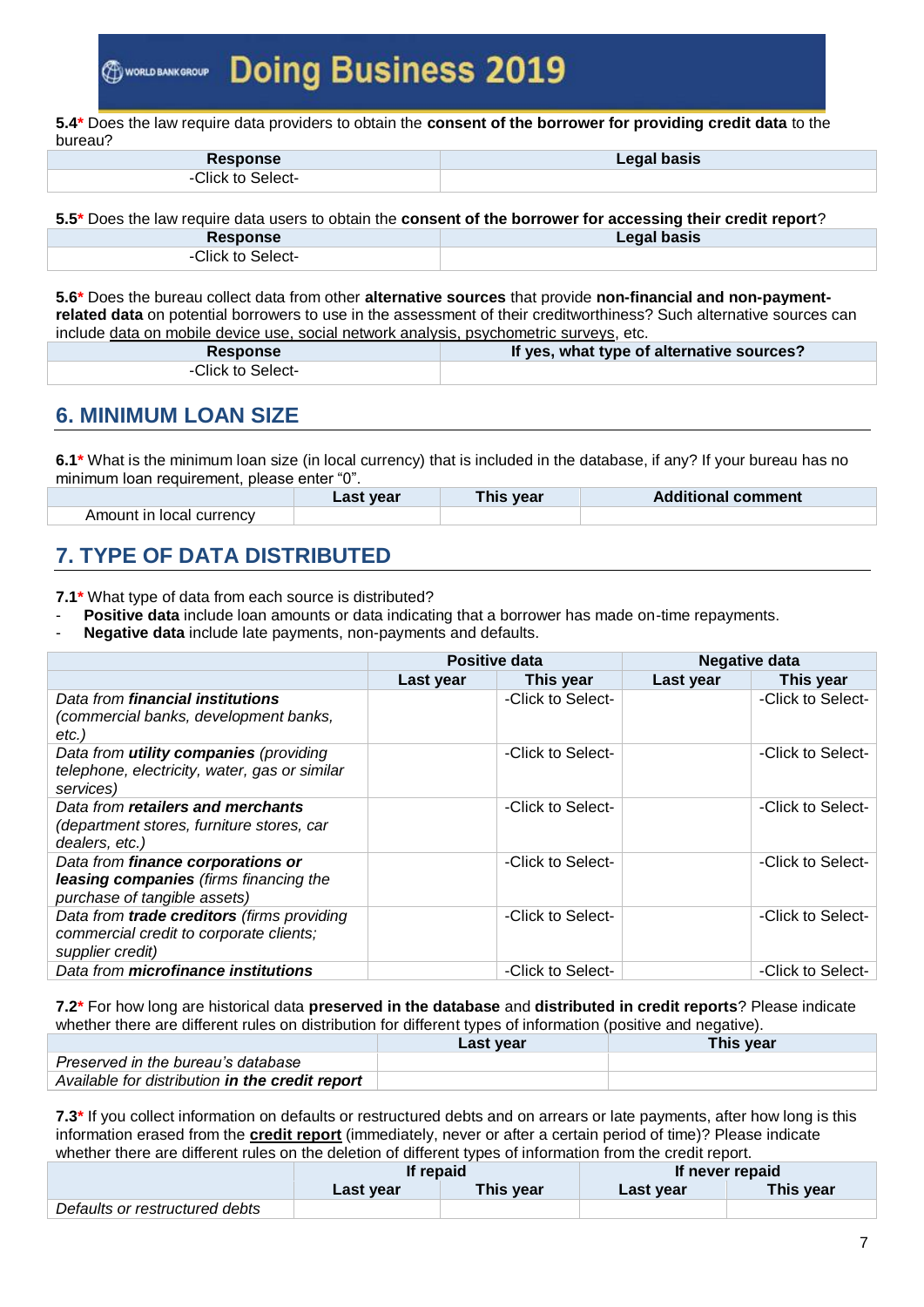## **8. CONSUMER RIGHTS**

| 8.1* Is a borrower's right to inspect their own credit data guaranteed by law or regulation? |                   |                                                    |           |                                                                                                      |           |
|----------------------------------------------------------------------------------------------|-------------------|----------------------------------------------------|-----------|------------------------------------------------------------------------------------------------------|-----------|
|                                                                                              |                   | If guaranteed, list the article and<br>name of law |           | If not guaranteed, does your bureau in practice<br>allow borrowers to inspect their own credit data? |           |
| Last year                                                                                    | This vear         | Last year                                          | This year | Last year                                                                                            | This year |
|                                                                                              | -Click to Select- |                                                    |           |                                                                                                      |           |

**8.2\*** What is the cost for borrowers to inspect their data in local currency?

|                          | Last year | This year |
|--------------------------|-----------|-----------|
| Cost (in local currency) |           |           |

#### **8.3** How can borrowers **request** their credit report?

| <b>Response</b>                          |                                         |
|------------------------------------------|-----------------------------------------|
| Online form. Please provide the website: | By postal mail                          |
| By email                                 | $\Box$ In person at the bureau's office |
| $\Box$ By phone                          | Other. Please explain:                  |

**8.4** Does your bureau provide a **sample credit report** on its website with explanations on its components to help borrowers understand their own report?

| Response         | If yes, please provide the website: |
|------------------|-------------------------------------|
| Click to Select- |                                     |

**8.5** Is there a formal mechanism for borrowers to **submit disputes or correct inaccuracies** regarding their information in their credit report?

| <b>Response</b>                                       | How can borrowers submit the dispute/claim?                                  |
|-------------------------------------------------------|------------------------------------------------------------------------------|
| -Click to Select-                                     | Online form. Please provide the website:                                     |
| Legal basis:                                          | By email<br>By phone                                                         |
| If yes, what is the time limit to provide a response? | By postal mail<br>In person at the bureau's office<br>Other. Please explain: |
|                                                       |                                                                              |

## **9. SERVICES**

**9.1\*** Do **banks and financial institutions** have **online access** to your bureau's data (through a web interface, system-to-system connection or both)?

|           | If not, what is the most common means<br>If yes, please provide the website<br>to access data? |           | address or explain your system. |           |           |
|-----------|------------------------------------------------------------------------------------------------|-----------|---------------------------------|-----------|-----------|
| Last year | <b>This year</b>                                                                               | Last year | This year                       | Last year | This year |
|           | -Click to Select-                                                                              |           |                                 |           |           |

**9.2\*** Does your credit bureau provide **credit scores** as a value-added service to banks and financial institutions? A credit score is a number assigned to a **borrower** based on the borrower's ability and capacity to repay debt. Credit scores are developed on the basis of the credit bureau's data, and include information pooled across many creditors and possibly some public information sources.

| If yes, when did your bureau start providing the service? (month/year) |                   |           |           |
|------------------------------------------------------------------------|-------------------|-----------|-----------|
| Last year                                                              | This year         | Last year | This year |
|                                                                        | -Click to Select- |           |           |

**9.3** If the bureau offers credit scores, does its website include **explanations on how to interpret a credit score** and what elements can affect a borrower's score?

| This year         | If yes, please provide the link: |
|-------------------|----------------------------------|
| -Click to Select- |                                  |

**9.4** Does the bureau offer a fraud **alert service** to help borrowers monitor changes in their credit records and reduce the risk of fraud?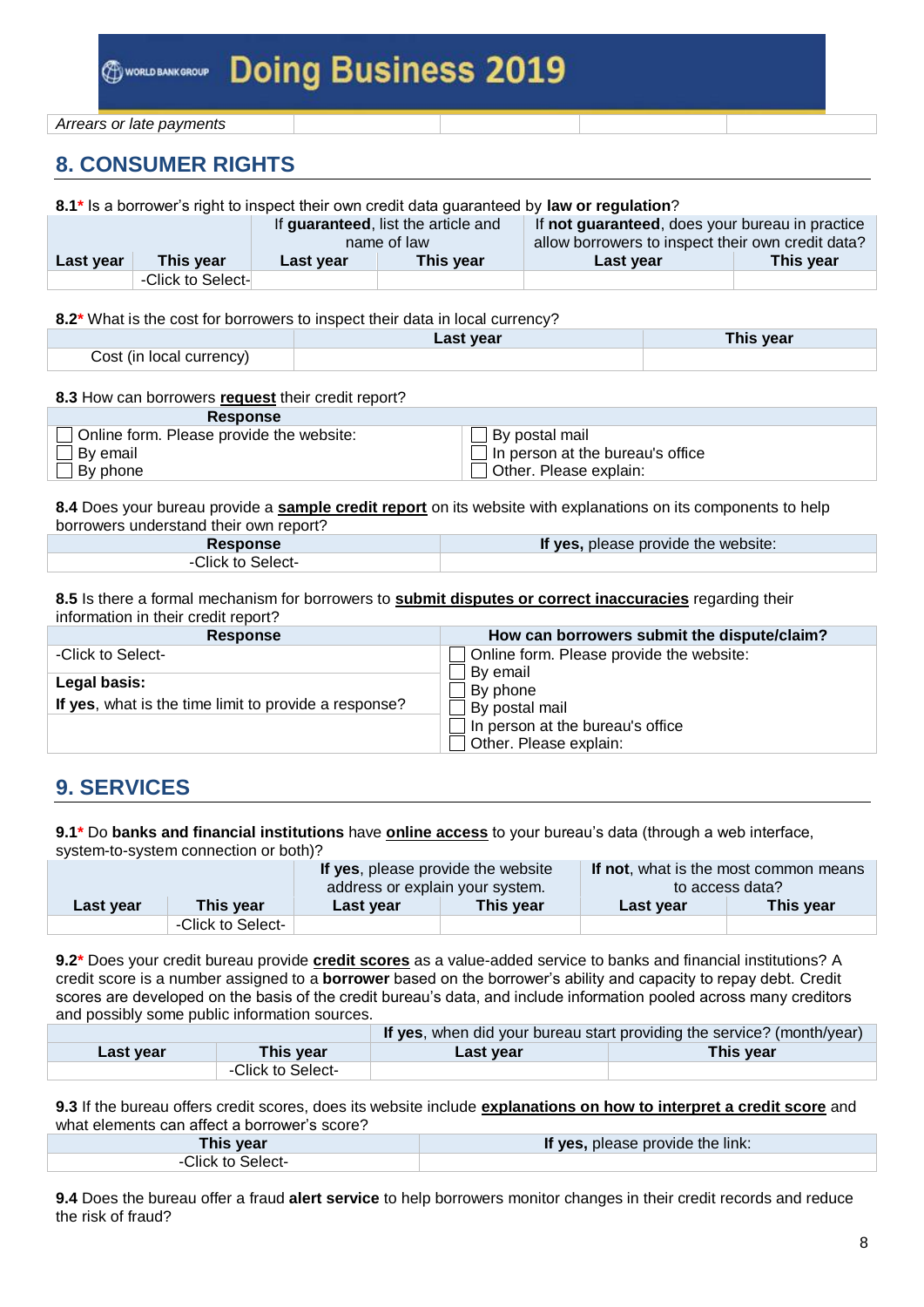**This year Comments/details:** -Click to Select-

**9.5** Does the bureau offer the service of **security freeze** for borrowers who suspect they may be victims of identity theft? A security freeze is understood to be a service that allows borrowers to stop their credit information from being shared with lenders without their consent.

| This year        | <b>Comments/details:</b> |
|------------------|--------------------------|
| Click to Select- |                          |

# **10. REGULATORY FRAMEWORK**

**10.1** Please list the names of the **laws and regulations governing the operation of your credit bureau**. Previous responses are for reference only and may not reflect the latest updates to the legal framework in recent years.

|                                       | <b>Previous responses</b> | This year |
|---------------------------------------|---------------------------|-----------|
| Credit bureau or credit reporting law |                           |           |
| Central bank law or regulation        |                           |           |
| <b>Banking Law</b>                    |                           |           |
| Data protection or privacy law        |                           |           |
| Consumer protection law               |                           |           |
| Code of conduct                       |                           |           |
| Others? Please describe:              |                           |           |

**10.2** When **changes to the credit reporting system** (new services offered by the bureau/registry or new regulations) are introduced, how are they **communicated to the general public**?

| <b>Response</b>                             |                                        |
|---------------------------------------------|----------------------------------------|
| Official gazette                            | Social media (Facebook, Twitter, etc.) |
| Bureau's website                            | Postal mail                            |
| Dissemination campaign in media (TV, radio, | Other. Please explain:                 |
| newspapers, etc.)                           | Changes are not communicated           |

**10.3** When **changes affecting the operations of your bureau** (new services, sources of data, regulations, etc.) are introduced, how are they **communicated to the bureau staff**?

| <b>Response</b>         |                                                |
|-------------------------|------------------------------------------------|
| J Training or workshops | Internal communication channels (email, memos) |
| l Bureau's website_     | Other. Please explain:                         |
| l Newsletters           | $\Box$ Changes are not communicated            |

**10.4** What percentage of the bureau's budget (if any) is allocated for **training and education of staff**? (in % points) **Response Comments/details:**

**10.5** Do credit bureaus need to obtain an **official license** before starting operations?

| vear<br>Last <sup>-</sup> | This year         |
|---------------------------|-------------------|
|                           | -Click to Select- |

### **10.6** Is your credit bureau subject to supervision by a **regulatory agency**?

|                  |                   | If yes, please specify the name of the agency                 |           |  |
|------------------|-------------------|---------------------------------------------------------------|-----------|--|
|                  |                   | (Central Bank, Superintendence, Data Protection Agency, etc.) |           |  |
| <b>Last year</b> | This vear         | Last year                                                     | This vear |  |
|                  | -Click to Select- |                                                               |           |  |

### **10.7** Is your credit bureau mandated by law to have a **compliance committee**?

| ∟ast vear | `his year        |
|-----------|------------------|
|           | `li∩k<br>Select- |

**10.8** Please list any other credit bureaus or registries operating in your country.

|                  | -- |           |  |
|------------------|----|-----------|--|
| <b>Last year</b> |    | This year |  |
|                  |    |           |  |